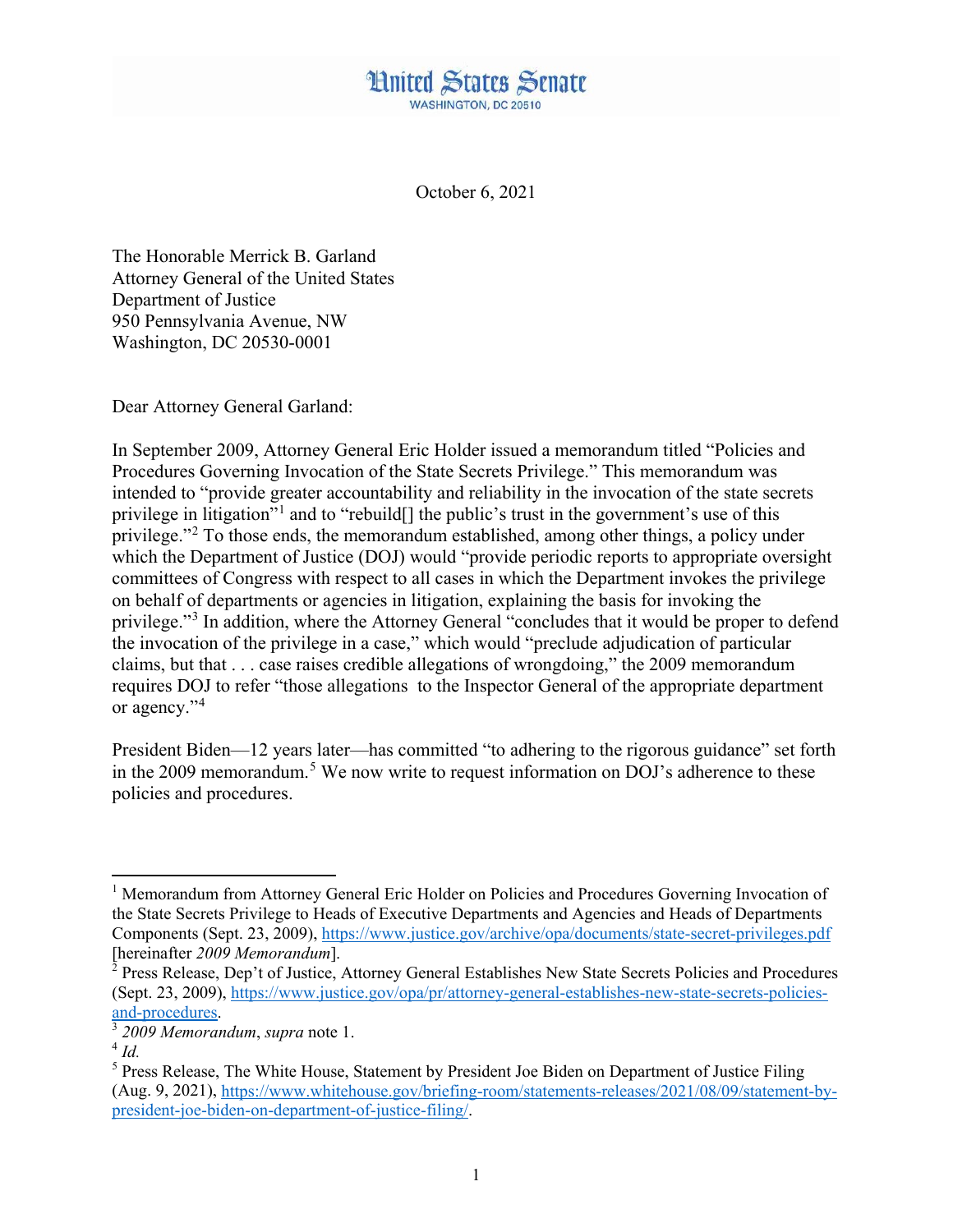The state secrets privilege was—and remains—intended to prevent court-ordered disclosure of government information "when genuine and significant harm to national defense or foreign relations is at stake and only to the extent necessary to safeguard those interests."<sup>[6](#page-1-0)</sup> Per the terms of the memorandum, it should be invoked only upon a "sufficient showing that [it] is necessary to protect information the unauthorized disclosure of which reasonably could be expected to cause significant harm" to U.S. national security and be narrowly tailored for that specific purpose.[7](#page-1-1) The periodic reports that DOJ has committed to providing Congress pursuant to the policies and procedures established by the 2009 memorandum and, in particular, the Department's explanation for invoking the privilege contained within these reports, are critical to congressional oversight and understanding of whether it was properly and appropriately invoked.

It is, however, unclear if DOJ has provided such periodic reports to Congress on a regular basis. DOJ staff have confirmed that the Department has not provided a periodic report since 2019, notwithstanding the invocation of the state secrets privilege in *In re Terrorist Attacks on Sept. 11, 2001*[8](#page-1-2) and in other cases since then.[9](#page-1-3) In fact, it appears that DOJ has only ever submitted two such reports—one in 2011 and one in 2015—to the Senate Committee on the Judiciary since the 2009 memorandum was issued according to records maintained by the Committee.

While "periodic" is not defined in the 2009 memorandum, it should be plainly obvious that intervals—now more than six years since the last report on file was submitted—by which DOJ has provided these reports to Congress frustrates meaningful and effective congressional oversight. That DOJ does not appear to have submitted periodic reports is further inconsistent with DOJ's commitment to ensuring greater accountability and reliability in the invocation of the privilege and to strengthening public confidence.

Accordingly, we write to request information about the Department's periodic reports and referrals to the Inspector General, and to request that the Department promptly begin adhering to the commitments it made in the 2009 policy. We ask that you provide written responses to the following questions no later than October 27, 2021:

- 1. Please list the dates on which DOJ has provided "periodic reports to appropriate oversight committees of Congress" pursuant to the 2009 policy, identifying (i) the congressional committee(s) to which the report was provided and (ii) the cases in which the state secrets privilege was invoked covered in each report. Please provide copies of all previously submitted reports. If you are unable to do so, please explain why that is the case.
- 2. Are there pending cases in which the state secrets privilege has been invoked, but which have not been addressed in a periodic report to Congress? If so, please identify these cases, produce a report on an expeditious timeline, and explain why DOJ had not previously provided a periodic report to Congress.

 $\overline{\phantom{a}}$ 

<span id="page-1-0"></span><sup>6</sup> *2009 Memorandum*, *supra* note 1.

<span id="page-1-1"></span><sup>7</sup> *Id.*

<span id="page-1-2"></span><sup>8</sup> *See* In re Terrorist Attacks on September 11, 2001, 2021 WL 839455 (S.D.N.Y).

<span id="page-1-3"></span><sup>&</sup>lt;sup>9</sup> We have been able to identify at least two additional cases in which the state secrets privilege was invoked since 2019, including *Kareem v. Haspel*, 412 F.Supp.3d 52 (D.D.C. 2019) and *Twitter, Inc. v. Barr*, 445 F.Supp.3d 295 (N.D. Cal. 2020).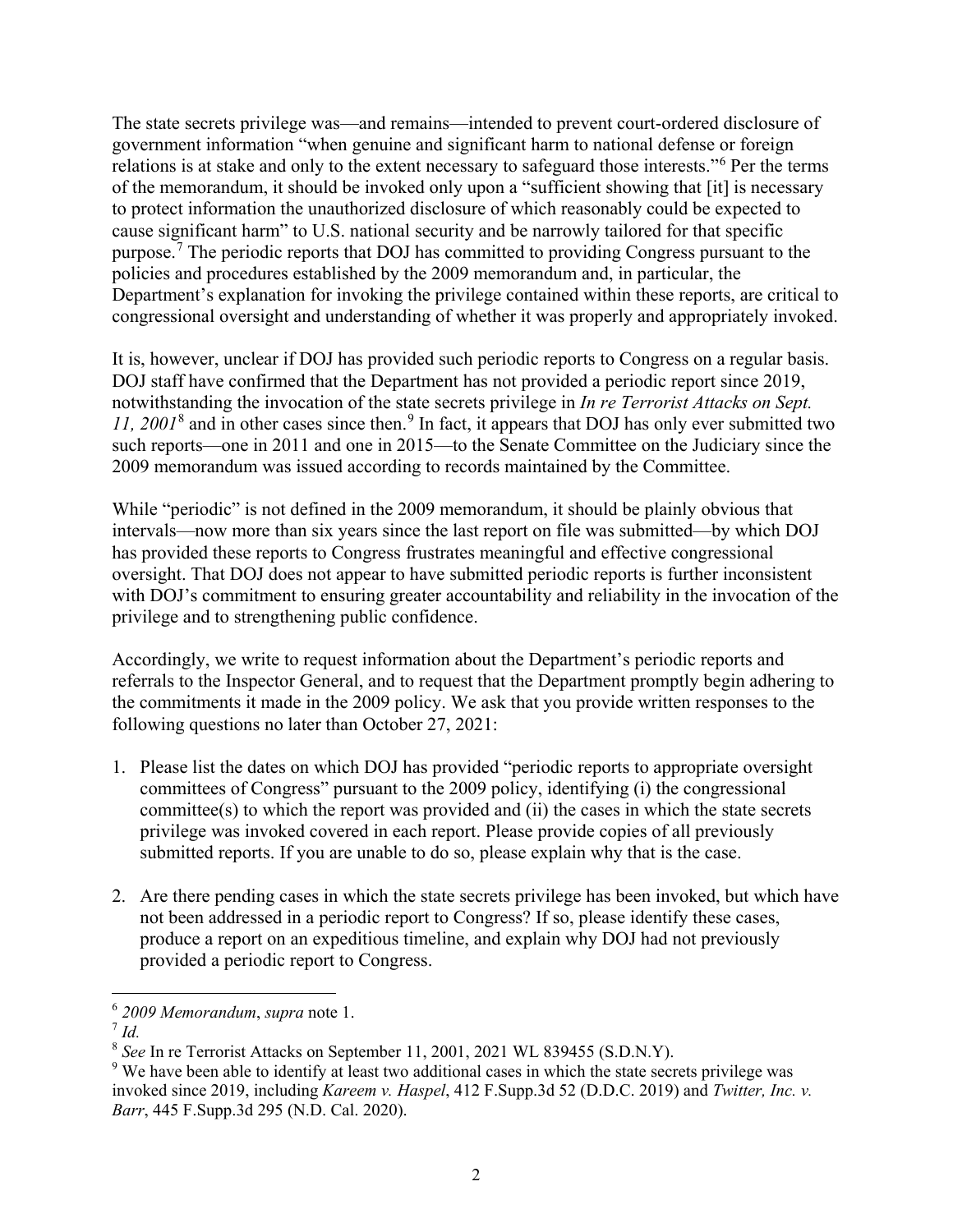- 3. Are there now-settled or otherwise resolved or closed matters in which the state secrets privilege was invoked, but which were not addressed in a periodic report to Congress? If so, please provide retroactive reports consistent with the policies and procedures detailed in the 2009 memorandum and explain why DOJ did not provide a report to Congress at the time the privilege was invoked.
- 4. President Biden has said that his Administration will "[adhere] to the rigorous guidance" set forth by the Obama Administration in the 2009 memorandum. This seemingly includes DOJ's commitment to provide periodic reports to the appropriate congressional oversight committees.
	- a. Please identify all DOJ rules, guidelines, practices, procedures or similar documents that govern DOJ's submission of periodic reports on assertions of the state secrets privilege to the appropriate congressional oversight committees. If no such rules, guidelines, practices, procedures, or similar documents exist, please identify how DOJ plans to implement this periodic reporting requirement in the future.
	- b. If not otherwise addressed in those documents (Question  $4(a)$ ), please explain how DOJ defines "periodic" for the purpose of adhering to the 2009 memorandum's commitment to periodic reporting.
	- c. If not otherwise addressed in those documents (Question  $4(a)$ ), please identify which congressional committees DOJ considers to be the "appropriate oversight committees of Congress."
- 5. The 2009 memorandum does not include any language committing the Department to make its periodic reports available to the public notwithstanding that DOJ adopted the policies and procedures outlined in the 2009 memorandum "to strengthen public confidence that the U.S. Government will invoke the privilege in court only when genuine and significant harm to national defense or foreign relations is at stake and only to the extent necessary to safeguard those interests." Will the Department consider making such reports available to the public, with redactions (or using unclassified versions) where necessary to protect classified information?
- 6. The 2009 memorandum requires periodic reports concerning "all cases in which the Department invokes the [state secrets] privilege on behalf of departments or agencies in litigation[,]" but does not address reporting concerning cases in which the Department declined another department's or agency's request to assert the privilege. Please identify the number of instances that DOJ has declined such requests.
- 7. Please state whether the Department has made any referrals pursuant to section 4(C) of the 2009 memorandum, which requires DOJ to refer credible allegations of government wrongdoing to the "Inspector General of the appropriate department or agency" where invocation of the privilege precludes addressing those allegations in litigation. If so, we request a briefing on the nature and disposition of those referrals.